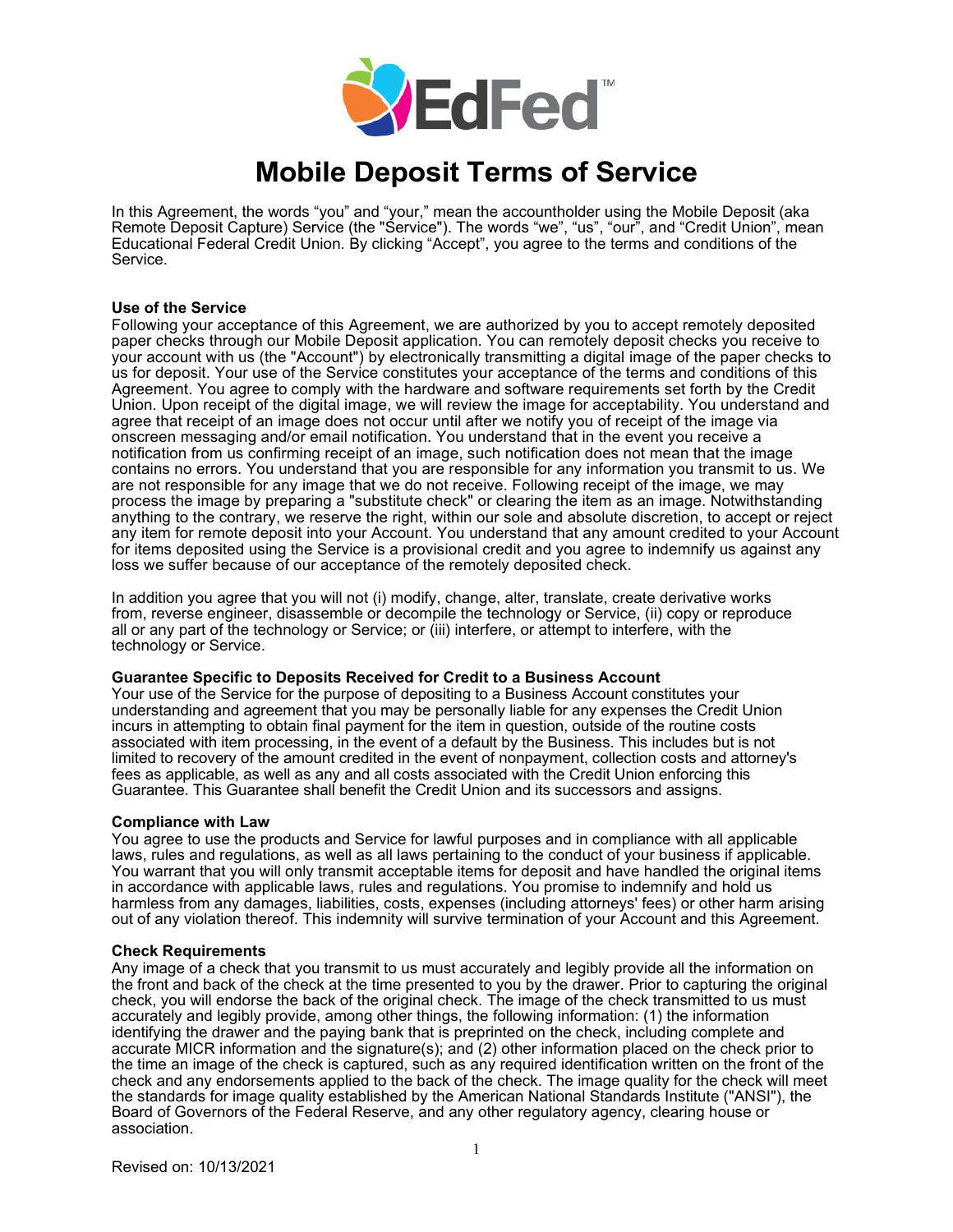

# **Rejection of Deposit**

We are not liable for any service or late charges levied against you due to our rejection of any item. In all cases, you are responsible for any loss or overdraft plus any applicable fees to the Account due to an item being returned.

## **Items Returned Unpaid**

An email notice will be sent to you of transactions we are unable to process because of returned items. With respect to any item that you transmit to us for remote deposit that we credit to your Account, in the event such item is dishonored, you authorize us to debit the amount of such item from the Account.

# **Email Address**

You agree to notify us immediately if you change your email address, as this is the email address where we will send you notification of receipt of remote deposit items or communicate to you regarding any remote deposit items, if necessary.

## **Unavailability of the Service**

You understand and agree that the Service may at times be temporarily unavailable due to the Credit Union's system maintenance or technical difficulties including those of the Internet service provider, cellular service provider and Internet software. In the event that the Service is unavailable, you acknowledge that you can deposit an original check at our branches or by mailing the original check to us at Educational Federal Credit Union, PO Box 830370, Miami, FL 33283. It is your sole responsibility to verify that items deposited using the Service have been received and accepted for deposit by us. However, we will email notification of items that are rejected by the next business day following rejection.

# **SPECIAL ENDORSEMENT STANDARDS**

The Federal Law regarding funds availability requires the Financial Institution's endorsement area on the back of a check be kept clear or unobstructed. This rule is designed to prevent unnecessary delays in processing your deposits as well as to promote speedier returns of dishonored checks. Only the 1-1/2 inch space from the "trailing edge" (the left edge of the check when it is facing you) can be used by you for endorsements or any other markings.

We will not be responsible for any damages incurred in the event you deposit an item that is subsequently returned unpaid by the paying bank and that return is "late" due to markings on the check caused by you or a prior endorser on the back of the check.

In the event that you draw a check on your Account with us, you are responsible for any delay or misrouting of the check caused by markings placed on the check by you that obscure any depository endorsements placed by you or your agent and you agree to hold the Credit Union harmless and indemnify us from any liability due to such delay or misrouting.

For a check payable to you and any joint owner(s) of your Account, the check must be endorsed by all such payees and you may only use the Service to deposit such check into an Account jointly owned by all such payees. If the check is made payable to you and any non-joint owner, you may **not** deposit the check into your Account using the Service.

## **Internal Controls and Audit**

Mobile Deposit limits may be changed by us at any time without any prior notification. The Credit Union reserves the right to revoke the Service, reject or adjust any deposits upon submission of the scanned items.

## **Accountholder's Warranties**

You make the following warranties and representations with respect to each image of an original check you transmit to us utilizing the Service:

1. Each image of a check transmitted to us is a true and accurate rendition of the front and back of the original check, without any alteration, and the drawer of the check has no defense against payment of the check.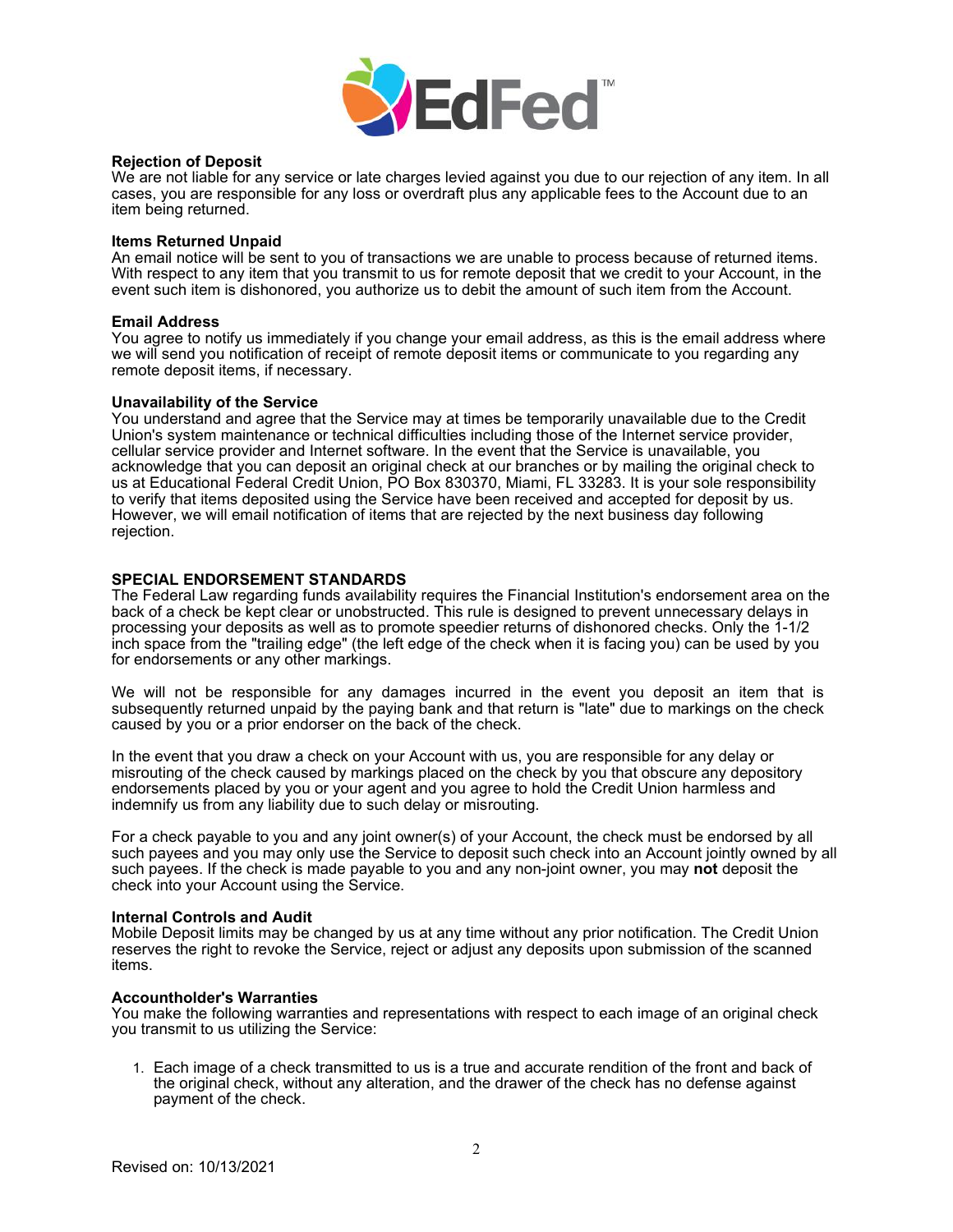

- 2. The amount, the payee, signature(s), and endorsement(s) on the original check are legible, genuine, and accurate.
- 3. You will not deposit or otherwise endorse to a third party the original item (the original check) and no person will receive a transfer, presentment, or return of, or otherwise be charged for, the item (either the original item, or a paper or electronic representation of the original item) such that the person will be asked to make payment based on an item it has already paid.
- 4. Other than the digital image of an original check that you remotely deposit through the Service, there are no other duplicate images of the original check.
- 5. You are authorized to enforce each item transmitted or are authorized to obtain payment of each item on behalf of a person entitled to enforce such transmitted item.
- 6. You have not knowingly failed to communicate any material information to us.
- 7. You have possession of each original check deposited using the Service, and no party will submit the original check for payment.
- 8. Files and images transmitted to us will contain no viruses or any other disabling features that may have an adverse impact on our network, data, or related systems.

# **Storage of Original Checks**

You must securely store each original check. Checks deposited using the Service will be retained for a period of 60 days after transmission to us. After such period expires, you will destroy the original check. You understand and agree that you are responsible for any loss caused by your failure to secure the original checks.

## **Securing Images on Mobile Devices**

When using Mobile Deposit, you understand that check images captured using your mobile device are stored on the device only until the associated deposit has been successfully submitted. You agree to promptly complete each deposit. In the event that you are unable to promptly complete your deposit, you agree to ensure that your mobile device remains securely in your possession until the deposit has been completed or to delete the associated images from the application.

## **Accountholder's Indemnification Obligation**

You understand and agree that you are required to indemnify you and hold us harmless against any and all claims, actions, damages, liabilities, costs, and expenses, including reasonable attorneys' fees and expenses arising from your use of the Service and/or breach of this Agreement. You understand and agree that this paragraph shall survive the termination of this Agreement.

## **In Case of Errors**

In the event that you believe there has been an error with respect to any original check or image thereof transmitted to you for deposit or a breach of this Agreement, you will immediately contact us regarding such error or breach by phone at 855-2EDFED8.

## **Limitation of Liability**

You understand and agree that we are not responsible for any indirect, consequential, punitive, or special damages or damages attributable to your breach of this Agreement.

#### **Fees for Use of the Service**

All charges associated with the Service are disclosed in our [Service Fee Schedule.](http://www.edfed.org/servicefees)

#### **Warranties**

YOU UNDERSTAND THAT EDUCATIONAL FEDERAL CREDIT UNION DOES NOT MAKE ANY WARRANTIES ON EQUIPMENT, HARDWARE, SOFTWARE OR INTERNET PROVIDER SERVICE, OR ANY PART OF THEM, EXPRESSED OR IMPLIED, INCLUDING, WITHOUT LIMITATION, ANY WARRANTIES OF MERCHANTABILITY OR FITNESS FOR A PARTICULAR PURPOSE. EDUCATIONAL FEDERAL CREDIT UNION IS NOT

RESPONSIBLE FOR ANY LOSS, INJURY OR DAMAGES, WHETHER DIRECT, INDIRECT, SPECIAL OR CONSEQUENTIAL, CAUSED BY THE INTERNET PROVIDER, ANY RELATED SOFTWARE, OR EDUCATIONAL FEDERAL CREDIT UNION'S USE OF ANY OF THEM OR ARISING IN ANY WAY FROM THE INSTALLATION, USE, OR MAINTENANCE OF YOUR PERSONAL COMPUTER HARDWARE, SMARTPHONE, TABLET, SOFTWARE, OR OTHER EQUIPMENT.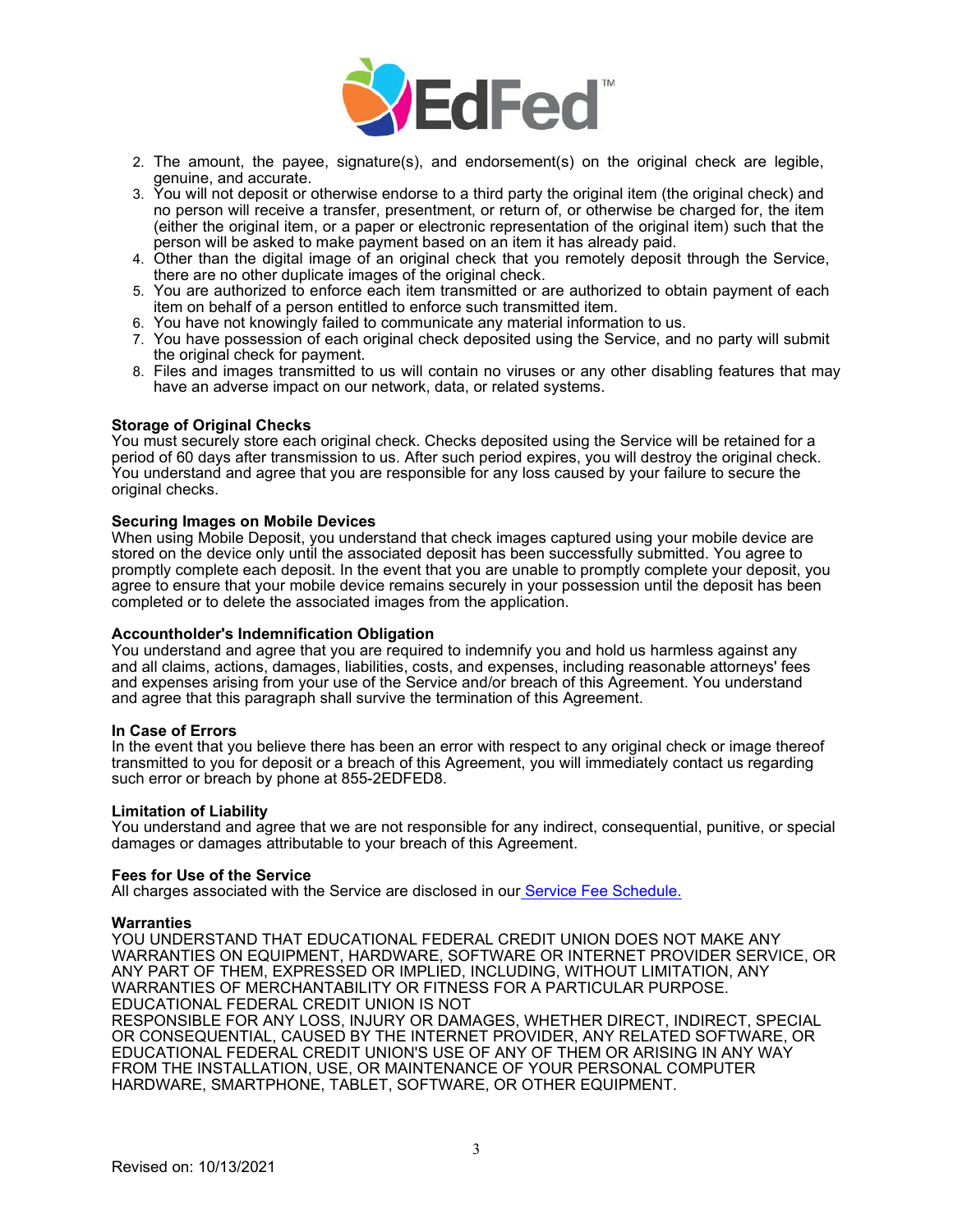

# **Change in Terms**

We may change the terms and fees for the Service by notifying you of such change in writing as required by law.

Your use of the Service after receipt of notification of any change by us constitutes your acceptance of the change.

## **Termination of the Service**

You may, by written request, terminate the Service provided for in this Agreement. We may terminate your use of the Service at any time without notice. In the event of termination of the Service, you will remain liable for all transactions performed on your Account.

You understand that any violation of this Agreement on your part, including unlawful use or abuse of the Service, may result in suspension of the Service and other account restrictions at our discretion. The Service is provided at our discretion and may be revoked at any time.

## **Governing Law**

You understand and agree that this Agreement and all questions relating to its validity, interpretation, performance, and enforcement shall be governed by and construed in accordance with the internal laws of the State of Florida, notwithstanding any conflict-of-laws doctrines of such state or other jurisdiction to the contrary. You also agree to submit to the personal jurisdiction of the courts of the State of Florida.

## **Periodic Statement**

Any remote deposits made through the Service will be reflected on your monthly account statement. You understand and agree that you are required to notify us of any error relating to images transmitted using the Service by no later than 60 days after you receive the monthly periodic statement that includes any transaction you allege is erroneous. You are responsible for any errors that you fail to bring to our attention within such time period.

## **Limitations on Frequency and Dollar Amount**

You understand and agree that you cannot exceed the limitations on frequency and dollar amounts of remote deposits that are set forth by us.

## **Unacceptable Deposits**

You understand and agree that you are not permitted to deposit the following items using the Service:

- 1. Any item drawn on your account or your affiliate's account.
- 2. Any item that is stamped with a "non-negotiable" watermark.
- 3. Any item that contains evidence of alteration to the information on the check.
- 4. Any item issued by a financial institution in a foreign country.
- 5. Any item that is incomplete.
- 6. Any item that is "stale dated" or "postdated."
- Savings Bonds
- 8. Any third-party check, item(s) made payable to someone other than yourself or other joint owner or authorized signer on the account.
- 9. Any item with a restrictive endorsement.

## **Confidentiality**

You acknowledge and agree that confidential data relating to the Service, marketing, strategies, business operations and business systems (collectively "Confidential Information") may come into your possession in connection with this Agreement. You understand and agree that you are prohibited from disclosing and agree to maintain the confidentiality of our Confidential Information.

## **Waiver**

The failure of either party to seek a redress for violation, or to insist upon the strict performance, of any covenant, agreement, provision, or condition hereof shall not constitute the waiver of the terms or of the terms of any other covenant, agreement, provision, or condition, and each party shall have all remedies provided herein with respect to any subsequent act which would have originally constituted the violation hereunder.